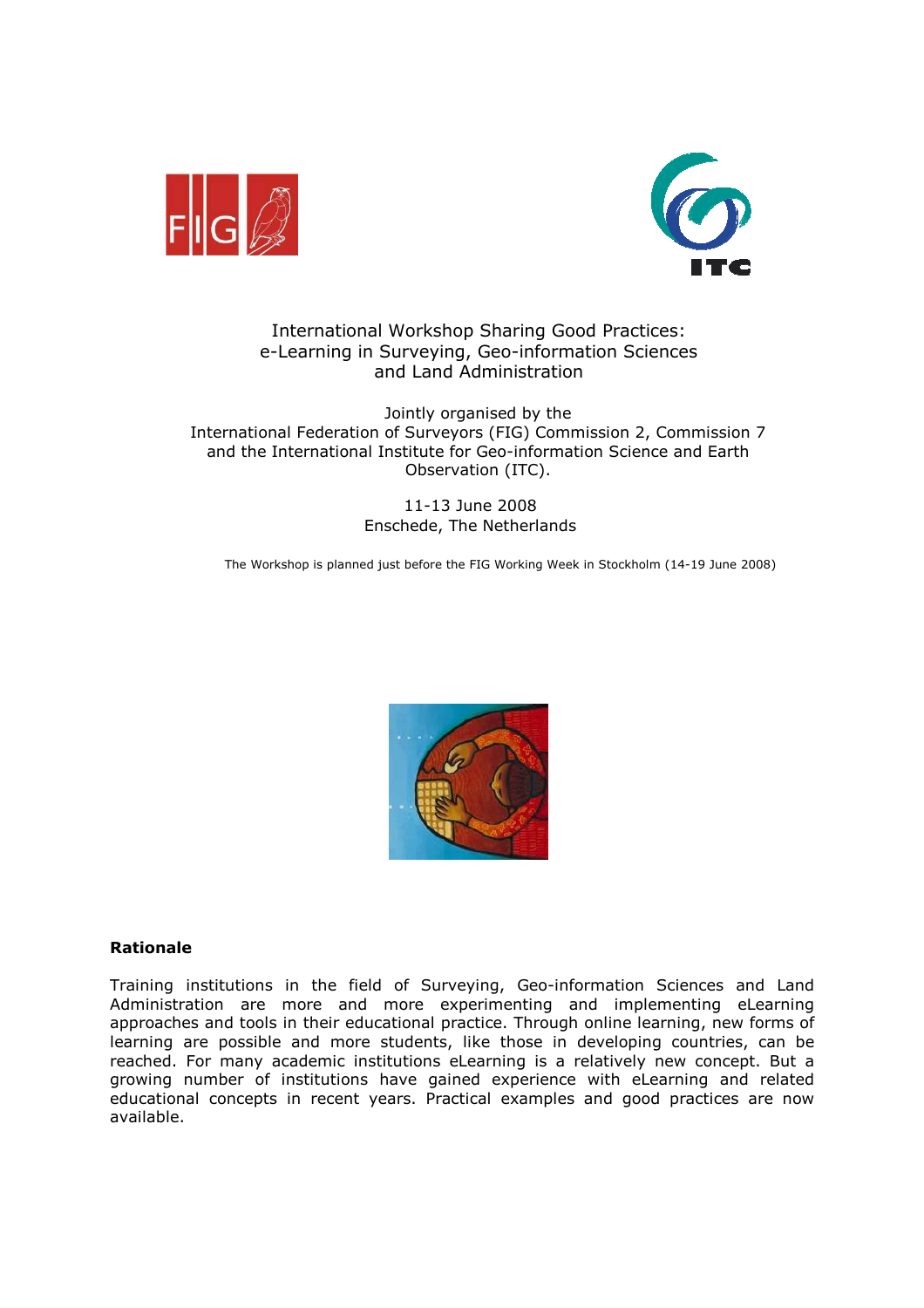### Aim

The international workshop aims to bring together professionals engaged in eLearning and distance education in Surveying, Geo-information Sciences and Land Administration. The workshop is meant to be an active event, offering the participants the opportunity to demonstrate and/or try out good practices and to share their experiences. ELearning in Surveying, Geo-information Sciences and Land Administration in technologically less advanced countries will get special attention. Also, the changing requirements priorities in the application fields will be addressed.

### Target group

Teaching staff, instructional designers, educational managers from universities and technical training institutes engaged in surveying, geo-information science and land administration; land professionals; geo-information providers (topographic survey institutes, cadastres, cartographic institutes), and relevant organisations and NGO's in the field of land administration and development cooperation. Participants from ITC's partner organisations in Africa, Asia and Latin America are especially encouraged to participate.

#### Organising Committee

- Liza Groenendijk (Chair FIG Working Group 2.2. eLearning, ITC)
- Chrit Lemmen (FIG Commission 7, ITC/Dutch Cadastre)
- Tamás Jancsó (FIG, Vice chair Commission 2, University of West Hungary)
- Ineke ten Dam (ITC Project Group Elearning)
- MarieJose Verkroost (ITC Project Group Elearning)
- Tom Loran (ITC Bureau Marketing and Project Services)
- Saskia Tempelman (ITC Communication Department/logistics)
- Janneke Kalf (ITC Communication Department/public relations)
- Frans Gollenbeek (ITC Bureau Marketing and Project Services /finance)

#### Key note speakers

- Prof. Stig Enemark (President FIG, Professor in Land Management and Problem Based Learning, Aalborg University, Denmark) (Session through Video Conferencing)
- Nicholas Frunzi, Director of Educational Services, ESRI, USA
- Prof. Paul van der Molen (Vice President FIG, Director Cadastre International and Visiting Professor Land Administration ITC)
- Prof. Bela Markus (Chair FIG Commission 2 Professional Education, Professor in Geoinformatics, University of West Hungary, Faculty of Geoinformatics)
- András Osskó (Chair FIG Commission 7 Cadastre & Land Management, Chief Advisor Budapest Land Office)

#### Technical Sessions

 Technical sessions will be held on the following themes with focus on Surveying, Geo-information Sciences and Land Administration:

- 1. Good practices in eLearning and distance education
	- Practical examples: online courses, exercises, tools and approaches
	- ICT based courses for the surveying and land administration professional
- 2. Engaging in eLearning
	- The changing role of the academic staff
	- Learning approaches and content development
	- Integrated learning environments
	- Costs and benefits in eLearning
	- Blended approaches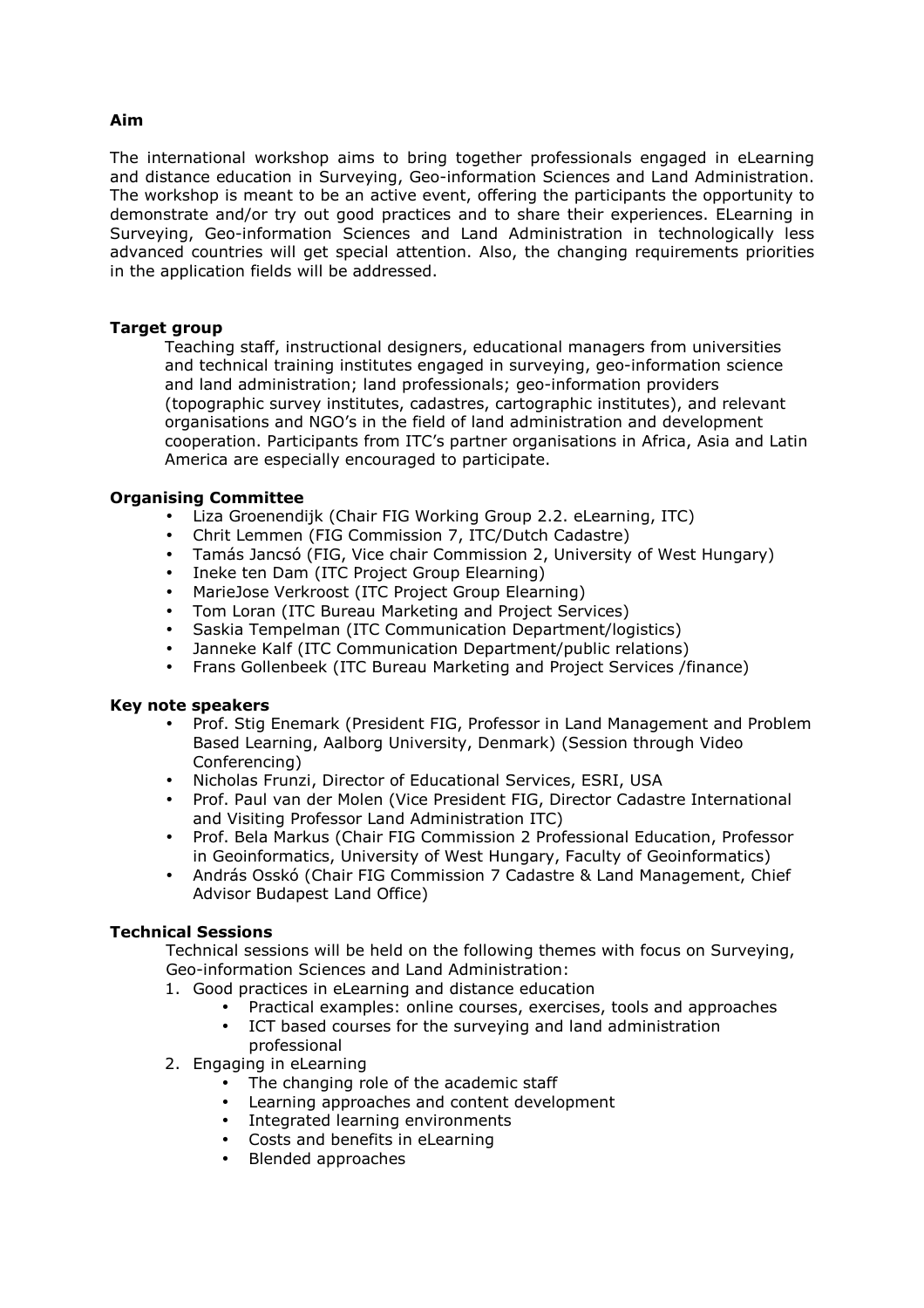- 3. Continuous Professional Development
	- The use of social software to support networking and lifelong learning
	- Student support (Virtual Club / Library, Communication techniques, Teamwork tools).
- 4. International Cooperation and/in eLearning
	- EduGi, EduSDR
	- Joint Educational Programmes
	- GINET and the role of eLearning
	- Technical, political, legal, organisational and cultural problems of e-Learning
- 5. Educational needs and challenges
	- Changing priorities in the application fields
	- Expansion of the scope of Land Administration
	- e-Governance

### Presentations of good practices

The scientific committee welcomes presentations which demonstrate good practices in eLearning: like examples of online courseware, online communication tools, and setup of virtual learning environments. Emphasis on typical elearning objects in the field of Surveying, Geo-information Sciences and Land Administration. The scientific committee values presentations of good practices as an opportunity to stimulate discussions and exchange positive experiences.

#### Hands-on workshop

In addition to the presentations, a hands-on workshop session will be organized. The organization strongly encourages participants to demonstrate and try out in practice new eLearning tools. In parallel sessions participants will be invited to demonstrate and/or participate in hands-on eLearning sessions. Computer facilities and support will be available. Discussions on the use of these tools in different educational settings and countries.

### Time and duration

| Period:   | 11 - 13 June 2008              |
|-----------|--------------------------------|
| Duration: | $2\frac{1}{2}$ davs            |
| Venue:    | ITC, Enschede, The Netherlands |

#### Language

All the presentations, hands-on workshop and papers will be in English.

#### Registration and Costs

Registration fees (all prices incl. VAT)

- Early registration (before  $15^{th}$  of March, 2008  $\epsilon$  180
- Normal registration fee (after  $15^{th}$  of March 2008)  $\epsilon$  200
- Student participants  $\epsilon$  100

Payment will be done by bank transfer.

Registration entitles the individual to all:

• Technical sessions, hands-on workshop, keynotes, plenary sessions, exhibition and social functions

It also includes:

- Lunches for 3 days, Icebreaker, a Workshop Dinner and coffee/tea breaks
- Workshop proceedings (printed and on CD) and Programme Schedule